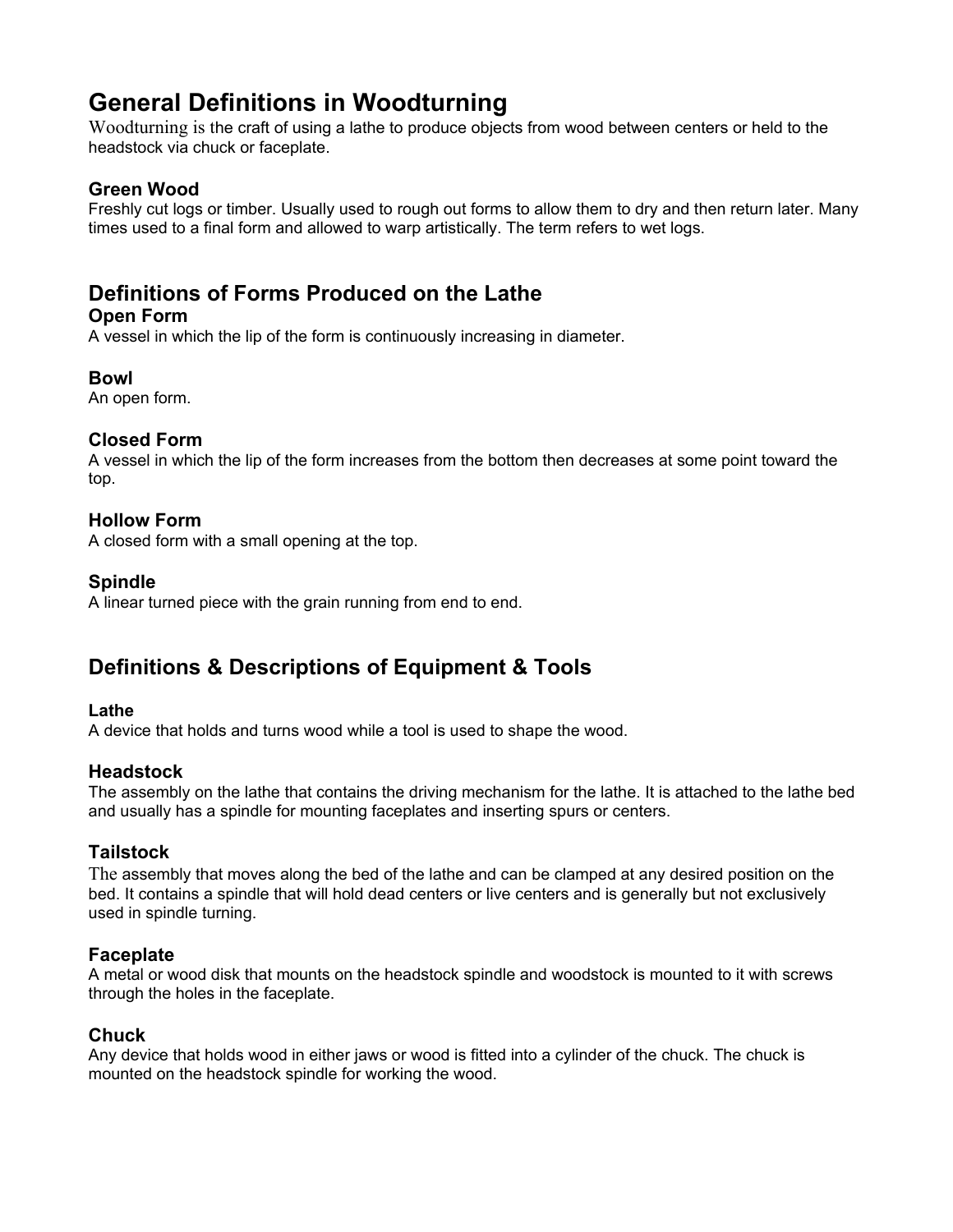## **Gouge**

A tool that has a flute and produces a cutting rather than scraping action.

#### **Roughing Gouge**

A gouge with fairly thick walls that is used to rough out and round stock to cylindrical shape very fast. The edges are not ground back and the angle around the whole edge is about 40 degrees. By rolling the gouge you can use the whole edge.

#### **Bowl Gouge**

A gouge that has a medium to deep flute and is used to rough out and finish the insides of bowls. The deeper flute is easier to control and will remove wood faster than other gouges.

#### **Side-Ground Gouge**

A gouge that has one or both of the sides ground back and can be used in a variety of positions to rough, smooth, shear scrape, etc.

#### **Spindle Gouge**

A gouge that has a very shallow flute and is used to produce beads and coves primarily in spindle work. (i.e. between centers)

#### **Skew Chisel**

Given the name because the cutting edge is at an angle to the side of the tool. The cutting edge is usually ground to an angle of 70 degrees.The length of the bevel is approximately twice the thickness of the steel. Skews are use to make V cuts, beads, tapers and to smooth corners and cylindrical stock. This tool when properly used will give a finished or semi finished surface to the piece it is shaping.

## **Parting Tool**

Used to make narrow recesses or grooves to a desired depth or to part a piece from the lathe; A common type would be the diamond shape with the center being thicker than the outside edges to give the tool clearance and prevent friction.

#### **Beading Tool**

Usually made out of 3/8th inch square stock and having angles between 30 degrees and 45 degrees which is used to make beads and also can be used as a parting tool.

#### **Scraper**

Any tool that scrapes the wood off rather than cutting or shearing the wood. A scraper will usually have a very blunt angle and a burr on the edge that does the actual scraping of the wood. Can be compared somewhat to a cabinet scraper

## **Definitions of Methods & Techniques in Woodturning**

## **Chucking**

Mounting or holding a workpiece on some piece of equipment other than a faceplate.

#### **Shear Scraping**

A method of using a side-ground gouge or large scraper to smooth a form. Usually a green form.

## **Parting**

Using a parting tool to remove a section of wood down to a certain diameter. A rough cut.